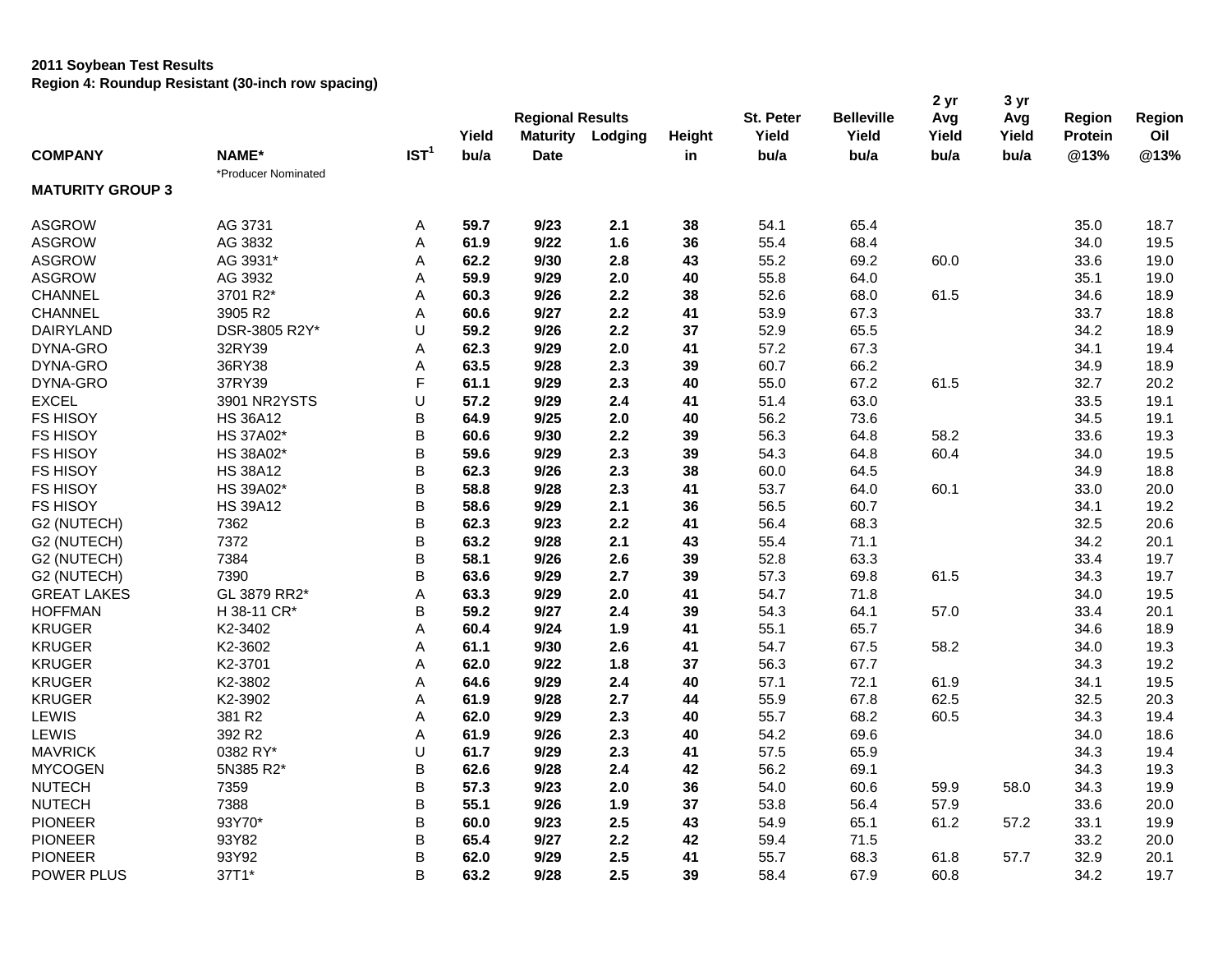| IST <sup>1</sup><br>NAME*<br>bu/a<br>@13%<br>@13%<br><b>COMPANY</b><br>bu/a<br>bu/a<br>bu/a<br>bu/a<br><b>Date</b><br>in<br>*Producer Nominated<br>B<br>64.3<br>38D2<br>59.8<br>9/26<br>2.3<br>42<br>55.3<br>19.9<br><b>POWER PLUS</b><br>33.0<br>37<br>55.8<br>61.8<br><b>STEYER</b><br>3501 R2<br>58.8<br>9/22<br>2.0<br>33.9<br>18.6<br>Α<br><b>STEYER</b><br>3603 R2<br>2.2<br>41<br>53.6<br>18.8<br>63.4<br>9/24<br>73.2<br>34.8<br>Α<br><b>STEYER</b><br>3803 R2<br>64.1<br>9/29<br>2.1<br>41<br>55.9<br>72.3<br>61.1<br>19.4<br>Α<br>34.2<br><b>STEYER</b><br>3901 R2<br>9/28<br>2.3<br>56.7<br>69.5<br>19.4<br>63.1<br>43<br>34.1<br>Α<br>B<br><b>STINE</b><br>3522-4*<br>61.7<br>9/25<br>2.4<br>38<br>52.5<br>70.9<br>61.8<br>19.9<br>34.0<br>B<br><b>STINE</b><br>35RA02*<br>63.3<br>9/27<br>2.4<br>45<br>54.0<br>72.6<br>60.5<br>18.7<br>34.6<br>37RC82<br>B<br><b>STINE</b><br>61.2<br>9/22<br>2.3<br>41<br>53.3<br>69.2<br>33.9<br>19.3<br>B<br>57.1<br><b>STINE</b><br>3923-4*<br>9/25<br>2.4<br>39<br>67.1<br>61.5<br>57.3<br>20.1<br>62.1<br>33.3<br>STONE SEED GROUP<br>2R3401*<br>59.3<br>9/23<br>1.6<br>38<br>53.6<br>65.0<br>18.8<br>Α<br>34.8<br>STONE SEED GROUP<br>2R3602<br>61.6<br>9/26<br>2.2<br>38<br>54.9<br>68.2<br>19.1<br>Α<br>34.5<br>2.6<br>STONE SEED GROUP<br>2R3701*<br>45<br>55.9<br>68.8<br>62.3<br>19.1<br>Α<br>62.4<br>9/28<br>34.7<br>53.1<br>61.5<br>STONE SEED GROUP<br>2R3801*<br>62.9<br>9/29<br>2.4<br>41<br>72.8<br>19.3<br>A<br>34.4<br>STONE SEED GROUP<br>2R3802<br>61.0<br>9/26<br>2.3<br>41<br>54.1<br>67.9<br>18.7<br>Α<br>33.8<br>STONE SEED GROUP<br>2R3900*<br>2.5<br>46<br>47.4<br>69.7<br>A<br>58.6<br>10/1<br>34.4<br>18.6<br><b>SYNGENTA</b><br>S34-N3 BRAND*<br>B<br>9/23<br>1.8<br>38<br>57.6<br>63.1<br>18.9<br>60.3<br>34.7<br>B<br><b>SYNGENTA</b><br>2.5<br>43<br>52.3<br>68.5<br>19.9<br>S35-T9 BRAND*<br>60.4<br>9/20<br>34.0<br><b>SYNGENTA</b><br>B<br>S37-F7 BRAND*<br>59.6<br>9/28<br>2.5<br>44<br>51.3<br>67.8<br>33.8<br>19.3<br>B<br><b>SYNGENTA</b><br>S39-A3 BRAND*<br>60.7<br>9/28<br>2.4<br>40<br>54.8<br>66.6<br>33.6<br>19.2<br>9/26<br><b>AVERAGE</b><br>61.1<br>2.3<br>40<br>55.1<br>67.2<br>60.6<br>57.6<br>33.9<br>19.4<br>3.3<br>3.5<br>0.29<br>L.S.D. 25% LEVEL<br>0.3<br>3<br>2.4<br>0.55<br>8.1<br>12<br>2.3<br>COEFF. OF VAR. (%)<br>21.1<br>4.6<br>5.5<br>2.4<br><b>MATURITY GROUP 4</b><br>9/30<br><b>ASGROW</b><br>AG 4005*<br>61.4<br>2.6<br>45<br>53.6<br>69.3<br>33.5<br>19.7<br>Α<br><b>ASGROW</b><br>62.1<br>9/30<br>2.9<br>47<br>52.2<br>72.0<br>19.4<br>AG 4032<br>Α<br>33.8<br><b>ASGROW</b><br>AG 4232<br>49<br>55.6<br>72.9<br>19.2<br>64.3<br>10/4<br>3.0<br>33.2<br>Α<br><b>ASGROW</b><br>AG 4732<br>57.6<br>10/5<br>2.9<br>51<br>50.0<br>65.3<br>19.2<br>A<br>33.1<br><b>BAKER</b><br>F<br>63.5<br>2.6<br>46<br>56.3<br>70.7<br>19.4<br>4322 NRR<br>9/30<br>33.8<br>F<br>35<br>57.9<br><b>BAKER</b><br>4495 NRRSTS<br>55.6<br>10/3<br>1.8<br>48.3<br>62.9<br>54.6<br>33.5<br>19.6<br>F<br>19.2<br><b>BAKER</b><br>4522 NRR<br>61.2<br>10/4<br>2.4<br>46<br>50.4<br>72.0<br>32.9<br>59.6<br>2.2<br>50.9<br>68.3<br>18.5<br>CHANNEL<br>4102 R2<br>9/30<br>44<br>35.1<br>A<br><b>CHANNEL</b><br>4205 R2<br>58.8<br>9/29<br>2.5<br>46<br>51.8<br>65.9<br>33.5<br>19.4<br>Α<br><b>DAIRYLAND</b><br>U<br>49.3<br>DSR-4141 R2Y<br>57.6<br>10/2<br>3.4<br>49<br>65.9<br>35.0<br>18.4<br><b>DAIRYLAND</b><br>DSR-4242 R2Y*<br>В<br>58.9<br>10/5<br>3.3<br>48<br>50.4<br>67.4<br>58.9<br>18.4<br>34.4 |          |        |   | Yield | <b>Regional Results</b><br><b>Maturity</b> | Lodging | Height | <b>St. Peter</b><br>Yield | <b>Belleville</b><br>Yield | 2 yr<br>Avg<br>Yield | 3 yr<br>Avg<br>Yield | Region<br>Protein | Region<br>Oil |
|-------------------------------------------------------------------------------------------------------------------------------------------------------------------------------------------------------------------------------------------------------------------------------------------------------------------------------------------------------------------------------------------------------------------------------------------------------------------------------------------------------------------------------------------------------------------------------------------------------------------------------------------------------------------------------------------------------------------------------------------------------------------------------------------------------------------------------------------------------------------------------------------------------------------------------------------------------------------------------------------------------------------------------------------------------------------------------------------------------------------------------------------------------------------------------------------------------------------------------------------------------------------------------------------------------------------------------------------------------------------------------------------------------------------------------------------------------------------------------------------------------------------------------------------------------------------------------------------------------------------------------------------------------------------------------------------------------------------------------------------------------------------------------------------------------------------------------------------------------------------------------------------------------------------------------------------------------------------------------------------------------------------------------------------------------------------------------------------------------------------------------------------------------------------------------------------------------------------------------------------------------------------------------------------------------------------------------------------------------------------------------------------------------------------------------------------------------------------------------------------------------------------------------------------------------------------------------------------------------------------------------------------------------------------------------------------------------------------------------------------------------------------------------------------------------------------------------------------------------------------------------------------------------------------------------------------------------------------------------------------------------------------------------------------------------------------------------------------------------------------------------------------------------------------------------------------------------------------------------------------------------------------------------------------------------------------------------------------------------------------------------------------------------------------------------------------------------------------------------------------------------|----------|--------|---|-------|--------------------------------------------|---------|--------|---------------------------|----------------------------|----------------------|----------------------|-------------------|---------------|
|                                                                                                                                                                                                                                                                                                                                                                                                                                                                                                                                                                                                                                                                                                                                                                                                                                                                                                                                                                                                                                                                                                                                                                                                                                                                                                                                                                                                                                                                                                                                                                                                                                                                                                                                                                                                                                                                                                                                                                                                                                                                                                                                                                                                                                                                                                                                                                                                                                                                                                                                                                                                                                                                                                                                                                                                                                                                                                                                                                                                                                                                                                                                                                                                                                                                                                                                                                                                                                                                                                       |          |        |   |       |                                            |         |        |                           |                            |                      |                      |                   |               |
|                                                                                                                                                                                                                                                                                                                                                                                                                                                                                                                                                                                                                                                                                                                                                                                                                                                                                                                                                                                                                                                                                                                                                                                                                                                                                                                                                                                                                                                                                                                                                                                                                                                                                                                                                                                                                                                                                                                                                                                                                                                                                                                                                                                                                                                                                                                                                                                                                                                                                                                                                                                                                                                                                                                                                                                                                                                                                                                                                                                                                                                                                                                                                                                                                                                                                                                                                                                                                                                                                                       |          |        |   |       |                                            |         |        |                           |                            |                      |                      |                   |               |
|                                                                                                                                                                                                                                                                                                                                                                                                                                                                                                                                                                                                                                                                                                                                                                                                                                                                                                                                                                                                                                                                                                                                                                                                                                                                                                                                                                                                                                                                                                                                                                                                                                                                                                                                                                                                                                                                                                                                                                                                                                                                                                                                                                                                                                                                                                                                                                                                                                                                                                                                                                                                                                                                                                                                                                                                                                                                                                                                                                                                                                                                                                                                                                                                                                                                                                                                                                                                                                                                                                       |          |        |   |       |                                            |         |        |                           |                            |                      |                      |                   |               |
|                                                                                                                                                                                                                                                                                                                                                                                                                                                                                                                                                                                                                                                                                                                                                                                                                                                                                                                                                                                                                                                                                                                                                                                                                                                                                                                                                                                                                                                                                                                                                                                                                                                                                                                                                                                                                                                                                                                                                                                                                                                                                                                                                                                                                                                                                                                                                                                                                                                                                                                                                                                                                                                                                                                                                                                                                                                                                                                                                                                                                                                                                                                                                                                                                                                                                                                                                                                                                                                                                                       |          |        |   |       |                                            |         |        |                           |                            |                      |                      |                   |               |
|                                                                                                                                                                                                                                                                                                                                                                                                                                                                                                                                                                                                                                                                                                                                                                                                                                                                                                                                                                                                                                                                                                                                                                                                                                                                                                                                                                                                                                                                                                                                                                                                                                                                                                                                                                                                                                                                                                                                                                                                                                                                                                                                                                                                                                                                                                                                                                                                                                                                                                                                                                                                                                                                                                                                                                                                                                                                                                                                                                                                                                                                                                                                                                                                                                                                                                                                                                                                                                                                                                       |          |        |   |       |                                            |         |        |                           |                            |                      |                      |                   |               |
|                                                                                                                                                                                                                                                                                                                                                                                                                                                                                                                                                                                                                                                                                                                                                                                                                                                                                                                                                                                                                                                                                                                                                                                                                                                                                                                                                                                                                                                                                                                                                                                                                                                                                                                                                                                                                                                                                                                                                                                                                                                                                                                                                                                                                                                                                                                                                                                                                                                                                                                                                                                                                                                                                                                                                                                                                                                                                                                                                                                                                                                                                                                                                                                                                                                                                                                                                                                                                                                                                                       |          |        |   |       |                                            |         |        |                           |                            |                      |                      |                   |               |
|                                                                                                                                                                                                                                                                                                                                                                                                                                                                                                                                                                                                                                                                                                                                                                                                                                                                                                                                                                                                                                                                                                                                                                                                                                                                                                                                                                                                                                                                                                                                                                                                                                                                                                                                                                                                                                                                                                                                                                                                                                                                                                                                                                                                                                                                                                                                                                                                                                                                                                                                                                                                                                                                                                                                                                                                                                                                                                                                                                                                                                                                                                                                                                                                                                                                                                                                                                                                                                                                                                       |          |        |   |       |                                            |         |        |                           |                            |                      |                      |                   |               |
|                                                                                                                                                                                                                                                                                                                                                                                                                                                                                                                                                                                                                                                                                                                                                                                                                                                                                                                                                                                                                                                                                                                                                                                                                                                                                                                                                                                                                                                                                                                                                                                                                                                                                                                                                                                                                                                                                                                                                                                                                                                                                                                                                                                                                                                                                                                                                                                                                                                                                                                                                                                                                                                                                                                                                                                                                                                                                                                                                                                                                                                                                                                                                                                                                                                                                                                                                                                                                                                                                                       |          |        |   |       |                                            |         |        |                           |                            |                      |                      |                   |               |
|                                                                                                                                                                                                                                                                                                                                                                                                                                                                                                                                                                                                                                                                                                                                                                                                                                                                                                                                                                                                                                                                                                                                                                                                                                                                                                                                                                                                                                                                                                                                                                                                                                                                                                                                                                                                                                                                                                                                                                                                                                                                                                                                                                                                                                                                                                                                                                                                                                                                                                                                                                                                                                                                                                                                                                                                                                                                                                                                                                                                                                                                                                                                                                                                                                                                                                                                                                                                                                                                                                       |          |        |   |       |                                            |         |        |                           |                            |                      |                      |                   |               |
|                                                                                                                                                                                                                                                                                                                                                                                                                                                                                                                                                                                                                                                                                                                                                                                                                                                                                                                                                                                                                                                                                                                                                                                                                                                                                                                                                                                                                                                                                                                                                                                                                                                                                                                                                                                                                                                                                                                                                                                                                                                                                                                                                                                                                                                                                                                                                                                                                                                                                                                                                                                                                                                                                                                                                                                                                                                                                                                                                                                                                                                                                                                                                                                                                                                                                                                                                                                                                                                                                                       |          |        |   |       |                                            |         |        |                           |                            |                      |                      |                   |               |
|                                                                                                                                                                                                                                                                                                                                                                                                                                                                                                                                                                                                                                                                                                                                                                                                                                                                                                                                                                                                                                                                                                                                                                                                                                                                                                                                                                                                                                                                                                                                                                                                                                                                                                                                                                                                                                                                                                                                                                                                                                                                                                                                                                                                                                                                                                                                                                                                                                                                                                                                                                                                                                                                                                                                                                                                                                                                                                                                                                                                                                                                                                                                                                                                                                                                                                                                                                                                                                                                                                       |          |        |   |       |                                            |         |        |                           |                            |                      |                      |                   |               |
|                                                                                                                                                                                                                                                                                                                                                                                                                                                                                                                                                                                                                                                                                                                                                                                                                                                                                                                                                                                                                                                                                                                                                                                                                                                                                                                                                                                                                                                                                                                                                                                                                                                                                                                                                                                                                                                                                                                                                                                                                                                                                                                                                                                                                                                                                                                                                                                                                                                                                                                                                                                                                                                                                                                                                                                                                                                                                                                                                                                                                                                                                                                                                                                                                                                                                                                                                                                                                                                                                                       |          |        |   |       |                                            |         |        |                           |                            |                      |                      |                   |               |
|                                                                                                                                                                                                                                                                                                                                                                                                                                                                                                                                                                                                                                                                                                                                                                                                                                                                                                                                                                                                                                                                                                                                                                                                                                                                                                                                                                                                                                                                                                                                                                                                                                                                                                                                                                                                                                                                                                                                                                                                                                                                                                                                                                                                                                                                                                                                                                                                                                                                                                                                                                                                                                                                                                                                                                                                                                                                                                                                                                                                                                                                                                                                                                                                                                                                                                                                                                                                                                                                                                       |          |        |   |       |                                            |         |        |                           |                            |                      |                      |                   |               |
|                                                                                                                                                                                                                                                                                                                                                                                                                                                                                                                                                                                                                                                                                                                                                                                                                                                                                                                                                                                                                                                                                                                                                                                                                                                                                                                                                                                                                                                                                                                                                                                                                                                                                                                                                                                                                                                                                                                                                                                                                                                                                                                                                                                                                                                                                                                                                                                                                                                                                                                                                                                                                                                                                                                                                                                                                                                                                                                                                                                                                                                                                                                                                                                                                                                                                                                                                                                                                                                                                                       |          |        |   |       |                                            |         |        |                           |                            |                      |                      |                   |               |
|                                                                                                                                                                                                                                                                                                                                                                                                                                                                                                                                                                                                                                                                                                                                                                                                                                                                                                                                                                                                                                                                                                                                                                                                                                                                                                                                                                                                                                                                                                                                                                                                                                                                                                                                                                                                                                                                                                                                                                                                                                                                                                                                                                                                                                                                                                                                                                                                                                                                                                                                                                                                                                                                                                                                                                                                                                                                                                                                                                                                                                                                                                                                                                                                                                                                                                                                                                                                                                                                                                       |          |        |   |       |                                            |         |        |                           |                            |                      |                      |                   |               |
|                                                                                                                                                                                                                                                                                                                                                                                                                                                                                                                                                                                                                                                                                                                                                                                                                                                                                                                                                                                                                                                                                                                                                                                                                                                                                                                                                                                                                                                                                                                                                                                                                                                                                                                                                                                                                                                                                                                                                                                                                                                                                                                                                                                                                                                                                                                                                                                                                                                                                                                                                                                                                                                                                                                                                                                                                                                                                                                                                                                                                                                                                                                                                                                                                                                                                                                                                                                                                                                                                                       |          |        |   |       |                                            |         |        |                           |                            |                      |                      |                   |               |
|                                                                                                                                                                                                                                                                                                                                                                                                                                                                                                                                                                                                                                                                                                                                                                                                                                                                                                                                                                                                                                                                                                                                                                                                                                                                                                                                                                                                                                                                                                                                                                                                                                                                                                                                                                                                                                                                                                                                                                                                                                                                                                                                                                                                                                                                                                                                                                                                                                                                                                                                                                                                                                                                                                                                                                                                                                                                                                                                                                                                                                                                                                                                                                                                                                                                                                                                                                                                                                                                                                       |          |        |   |       |                                            |         |        |                           |                            |                      |                      |                   |               |
|                                                                                                                                                                                                                                                                                                                                                                                                                                                                                                                                                                                                                                                                                                                                                                                                                                                                                                                                                                                                                                                                                                                                                                                                                                                                                                                                                                                                                                                                                                                                                                                                                                                                                                                                                                                                                                                                                                                                                                                                                                                                                                                                                                                                                                                                                                                                                                                                                                                                                                                                                                                                                                                                                                                                                                                                                                                                                                                                                                                                                                                                                                                                                                                                                                                                                                                                                                                                                                                                                                       |          |        |   |       |                                            |         |        |                           |                            |                      |                      |                   |               |
|                                                                                                                                                                                                                                                                                                                                                                                                                                                                                                                                                                                                                                                                                                                                                                                                                                                                                                                                                                                                                                                                                                                                                                                                                                                                                                                                                                                                                                                                                                                                                                                                                                                                                                                                                                                                                                                                                                                                                                                                                                                                                                                                                                                                                                                                                                                                                                                                                                                                                                                                                                                                                                                                                                                                                                                                                                                                                                                                                                                                                                                                                                                                                                                                                                                                                                                                                                                                                                                                                                       |          |        |   |       |                                            |         |        |                           |                            |                      |                      |                   |               |
|                                                                                                                                                                                                                                                                                                                                                                                                                                                                                                                                                                                                                                                                                                                                                                                                                                                                                                                                                                                                                                                                                                                                                                                                                                                                                                                                                                                                                                                                                                                                                                                                                                                                                                                                                                                                                                                                                                                                                                                                                                                                                                                                                                                                                                                                                                                                                                                                                                                                                                                                                                                                                                                                                                                                                                                                                                                                                                                                                                                                                                                                                                                                                                                                                                                                                                                                                                                                                                                                                                       |          |        |   |       |                                            |         |        |                           |                            |                      |                      |                   |               |
|                                                                                                                                                                                                                                                                                                                                                                                                                                                                                                                                                                                                                                                                                                                                                                                                                                                                                                                                                                                                                                                                                                                                                                                                                                                                                                                                                                                                                                                                                                                                                                                                                                                                                                                                                                                                                                                                                                                                                                                                                                                                                                                                                                                                                                                                                                                                                                                                                                                                                                                                                                                                                                                                                                                                                                                                                                                                                                                                                                                                                                                                                                                                                                                                                                                                                                                                                                                                                                                                                                       |          |        |   |       |                                            |         |        |                           |                            |                      |                      |                   |               |
|                                                                                                                                                                                                                                                                                                                                                                                                                                                                                                                                                                                                                                                                                                                                                                                                                                                                                                                                                                                                                                                                                                                                                                                                                                                                                                                                                                                                                                                                                                                                                                                                                                                                                                                                                                                                                                                                                                                                                                                                                                                                                                                                                                                                                                                                                                                                                                                                                                                                                                                                                                                                                                                                                                                                                                                                                                                                                                                                                                                                                                                                                                                                                                                                                                                                                                                                                                                                                                                                                                       |          |        |   |       |                                            |         |        |                           |                            |                      |                      |                   |               |
|                                                                                                                                                                                                                                                                                                                                                                                                                                                                                                                                                                                                                                                                                                                                                                                                                                                                                                                                                                                                                                                                                                                                                                                                                                                                                                                                                                                                                                                                                                                                                                                                                                                                                                                                                                                                                                                                                                                                                                                                                                                                                                                                                                                                                                                                                                                                                                                                                                                                                                                                                                                                                                                                                                                                                                                                                                                                                                                                                                                                                                                                                                                                                                                                                                                                                                                                                                                                                                                                                                       |          |        |   |       |                                            |         |        |                           |                            |                      |                      |                   |               |
|                                                                                                                                                                                                                                                                                                                                                                                                                                                                                                                                                                                                                                                                                                                                                                                                                                                                                                                                                                                                                                                                                                                                                                                                                                                                                                                                                                                                                                                                                                                                                                                                                                                                                                                                                                                                                                                                                                                                                                                                                                                                                                                                                                                                                                                                                                                                                                                                                                                                                                                                                                                                                                                                                                                                                                                                                                                                                                                                                                                                                                                                                                                                                                                                                                                                                                                                                                                                                                                                                                       |          |        |   |       |                                            |         |        |                           |                            |                      |                      |                   |               |
|                                                                                                                                                                                                                                                                                                                                                                                                                                                                                                                                                                                                                                                                                                                                                                                                                                                                                                                                                                                                                                                                                                                                                                                                                                                                                                                                                                                                                                                                                                                                                                                                                                                                                                                                                                                                                                                                                                                                                                                                                                                                                                                                                                                                                                                                                                                                                                                                                                                                                                                                                                                                                                                                                                                                                                                                                                                                                                                                                                                                                                                                                                                                                                                                                                                                                                                                                                                                                                                                                                       |          |        |   |       |                                            |         |        |                           |                            |                      |                      |                   |               |
|                                                                                                                                                                                                                                                                                                                                                                                                                                                                                                                                                                                                                                                                                                                                                                                                                                                                                                                                                                                                                                                                                                                                                                                                                                                                                                                                                                                                                                                                                                                                                                                                                                                                                                                                                                                                                                                                                                                                                                                                                                                                                                                                                                                                                                                                                                                                                                                                                                                                                                                                                                                                                                                                                                                                                                                                                                                                                                                                                                                                                                                                                                                                                                                                                                                                                                                                                                                                                                                                                                       |          |        |   |       |                                            |         |        |                           |                            |                      |                      |                   |               |
|                                                                                                                                                                                                                                                                                                                                                                                                                                                                                                                                                                                                                                                                                                                                                                                                                                                                                                                                                                                                                                                                                                                                                                                                                                                                                                                                                                                                                                                                                                                                                                                                                                                                                                                                                                                                                                                                                                                                                                                                                                                                                                                                                                                                                                                                                                                                                                                                                                                                                                                                                                                                                                                                                                                                                                                                                                                                                                                                                                                                                                                                                                                                                                                                                                                                                                                                                                                                                                                                                                       |          |        |   |       |                                            |         |        |                           |                            |                      |                      |                   |               |
|                                                                                                                                                                                                                                                                                                                                                                                                                                                                                                                                                                                                                                                                                                                                                                                                                                                                                                                                                                                                                                                                                                                                                                                                                                                                                                                                                                                                                                                                                                                                                                                                                                                                                                                                                                                                                                                                                                                                                                                                                                                                                                                                                                                                                                                                                                                                                                                                                                                                                                                                                                                                                                                                                                                                                                                                                                                                                                                                                                                                                                                                                                                                                                                                                                                                                                                                                                                                                                                                                                       |          |        |   |       |                                            |         |        |                           |                            |                      |                      |                   |               |
|                                                                                                                                                                                                                                                                                                                                                                                                                                                                                                                                                                                                                                                                                                                                                                                                                                                                                                                                                                                                                                                                                                                                                                                                                                                                                                                                                                                                                                                                                                                                                                                                                                                                                                                                                                                                                                                                                                                                                                                                                                                                                                                                                                                                                                                                                                                                                                                                                                                                                                                                                                                                                                                                                                                                                                                                                                                                                                                                                                                                                                                                                                                                                                                                                                                                                                                                                                                                                                                                                                       |          |        |   |       |                                            |         |        |                           |                            |                      |                      |                   |               |
|                                                                                                                                                                                                                                                                                                                                                                                                                                                                                                                                                                                                                                                                                                                                                                                                                                                                                                                                                                                                                                                                                                                                                                                                                                                                                                                                                                                                                                                                                                                                                                                                                                                                                                                                                                                                                                                                                                                                                                                                                                                                                                                                                                                                                                                                                                                                                                                                                                                                                                                                                                                                                                                                                                                                                                                                                                                                                                                                                                                                                                                                                                                                                                                                                                                                                                                                                                                                                                                                                                       |          |        |   |       |                                            |         |        |                           |                            |                      |                      |                   |               |
|                                                                                                                                                                                                                                                                                                                                                                                                                                                                                                                                                                                                                                                                                                                                                                                                                                                                                                                                                                                                                                                                                                                                                                                                                                                                                                                                                                                                                                                                                                                                                                                                                                                                                                                                                                                                                                                                                                                                                                                                                                                                                                                                                                                                                                                                                                                                                                                                                                                                                                                                                                                                                                                                                                                                                                                                                                                                                                                                                                                                                                                                                                                                                                                                                                                                                                                                                                                                                                                                                                       |          |        |   |       |                                            |         |        |                           |                            |                      |                      |                   |               |
|                                                                                                                                                                                                                                                                                                                                                                                                                                                                                                                                                                                                                                                                                                                                                                                                                                                                                                                                                                                                                                                                                                                                                                                                                                                                                                                                                                                                                                                                                                                                                                                                                                                                                                                                                                                                                                                                                                                                                                                                                                                                                                                                                                                                                                                                                                                                                                                                                                                                                                                                                                                                                                                                                                                                                                                                                                                                                                                                                                                                                                                                                                                                                                                                                                                                                                                                                                                                                                                                                                       |          |        |   |       |                                            |         |        |                           |                            |                      |                      |                   |               |
|                                                                                                                                                                                                                                                                                                                                                                                                                                                                                                                                                                                                                                                                                                                                                                                                                                                                                                                                                                                                                                                                                                                                                                                                                                                                                                                                                                                                                                                                                                                                                                                                                                                                                                                                                                                                                                                                                                                                                                                                                                                                                                                                                                                                                                                                                                                                                                                                                                                                                                                                                                                                                                                                                                                                                                                                                                                                                                                                                                                                                                                                                                                                                                                                                                                                                                                                                                                                                                                                                                       |          |        |   |       |                                            |         |        |                           |                            |                      |                      |                   |               |
|                                                                                                                                                                                                                                                                                                                                                                                                                                                                                                                                                                                                                                                                                                                                                                                                                                                                                                                                                                                                                                                                                                                                                                                                                                                                                                                                                                                                                                                                                                                                                                                                                                                                                                                                                                                                                                                                                                                                                                                                                                                                                                                                                                                                                                                                                                                                                                                                                                                                                                                                                                                                                                                                                                                                                                                                                                                                                                                                                                                                                                                                                                                                                                                                                                                                                                                                                                                                                                                                                                       |          |        |   |       |                                            |         |        |                           |                            |                      |                      |                   |               |
|                                                                                                                                                                                                                                                                                                                                                                                                                                                                                                                                                                                                                                                                                                                                                                                                                                                                                                                                                                                                                                                                                                                                                                                                                                                                                                                                                                                                                                                                                                                                                                                                                                                                                                                                                                                                                                                                                                                                                                                                                                                                                                                                                                                                                                                                                                                                                                                                                                                                                                                                                                                                                                                                                                                                                                                                                                                                                                                                                                                                                                                                                                                                                                                                                                                                                                                                                                                                                                                                                                       |          |        |   |       |                                            |         |        |                           |                            |                      |                      |                   |               |
|                                                                                                                                                                                                                                                                                                                                                                                                                                                                                                                                                                                                                                                                                                                                                                                                                                                                                                                                                                                                                                                                                                                                                                                                                                                                                                                                                                                                                                                                                                                                                                                                                                                                                                                                                                                                                                                                                                                                                                                                                                                                                                                                                                                                                                                                                                                                                                                                                                                                                                                                                                                                                                                                                                                                                                                                                                                                                                                                                                                                                                                                                                                                                                                                                                                                                                                                                                                                                                                                                                       |          |        |   |       |                                            |         |        |                           |                            |                      |                      |                   |               |
|                                                                                                                                                                                                                                                                                                                                                                                                                                                                                                                                                                                                                                                                                                                                                                                                                                                                                                                                                                                                                                                                                                                                                                                                                                                                                                                                                                                                                                                                                                                                                                                                                                                                                                                                                                                                                                                                                                                                                                                                                                                                                                                                                                                                                                                                                                                                                                                                                                                                                                                                                                                                                                                                                                                                                                                                                                                                                                                                                                                                                                                                                                                                                                                                                                                                                                                                                                                                                                                                                                       |          |        |   |       |                                            |         |        |                           |                            |                      |                      |                   |               |
|                                                                                                                                                                                                                                                                                                                                                                                                                                                                                                                                                                                                                                                                                                                                                                                                                                                                                                                                                                                                                                                                                                                                                                                                                                                                                                                                                                                                                                                                                                                                                                                                                                                                                                                                                                                                                                                                                                                                                                                                                                                                                                                                                                                                                                                                                                                                                                                                                                                                                                                                                                                                                                                                                                                                                                                                                                                                                                                                                                                                                                                                                                                                                                                                                                                                                                                                                                                                                                                                                                       | DYNA-GRO | 31RY45 | Α | 58.5  | 10/7                                       | 2.9     | 48     | 47.8                      | 69.3                       |                      |                      | 32.6              | 18.8          |
| 36C44*<br>B<br>2.3<br>DYNA-GRO<br>56.6<br>10/2<br>39<br>48.0<br>65.2<br>58.5<br>55.9<br>33.2<br>19.7                                                                                                                                                                                                                                                                                                                                                                                                                                                                                                                                                                                                                                                                                                                                                                                                                                                                                                                                                                                                                                                                                                                                                                                                                                                                                                                                                                                                                                                                                                                                                                                                                                                                                                                                                                                                                                                                                                                                                                                                                                                                                                                                                                                                                                                                                                                                                                                                                                                                                                                                                                                                                                                                                                                                                                                                                                                                                                                                                                                                                                                                                                                                                                                                                                                                                                                                                                                                  |          |        |   |       |                                            |         |        |                           |                            |                      |                      |                   |               |
| DYNA-GRO<br>39RY43<br>2.8<br>44<br>56.6<br>70.3<br>19.2<br>A<br>63.4<br>10/1<br>34.1                                                                                                                                                                                                                                                                                                                                                                                                                                                                                                                                                                                                                                                                                                                                                                                                                                                                                                                                                                                                                                                                                                                                                                                                                                                                                                                                                                                                                                                                                                                                                                                                                                                                                                                                                                                                                                                                                                                                                                                                                                                                                                                                                                                                                                                                                                                                                                                                                                                                                                                                                                                                                                                                                                                                                                                                                                                                                                                                                                                                                                                                                                                                                                                                                                                                                                                                                                                                                  |          |        |   |       |                                            |         |        |                           |                            |                      |                      |                   |               |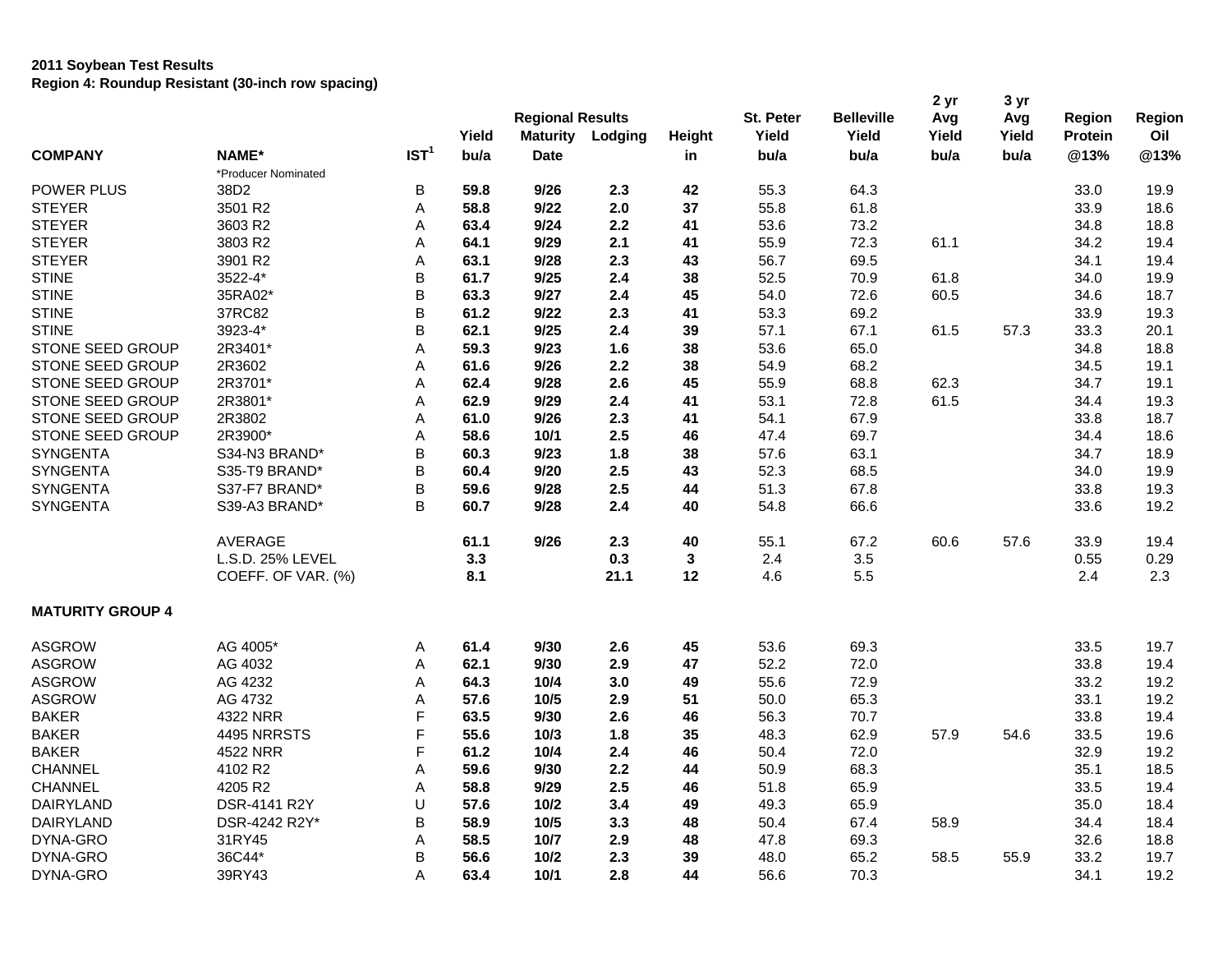|                    |                     |                  | Yield | <b>Regional Results</b><br><b>Maturity</b> | Lodging | Height | St. Peter<br>Yield | <b>Belleville</b><br>Yield | 2 yr<br>Avg<br>Yield | 3 yr<br>Avg<br>Yield | Region<br><b>Protein</b> | Region<br>Oil |
|--------------------|---------------------|------------------|-------|--------------------------------------------|---------|--------|--------------------|----------------------------|----------------------|----------------------|--------------------------|---------------|
| <b>COMPANY</b>     | NAME*               | IST <sup>1</sup> | bu/a  | <b>Date</b>                                |         | in     | bu/a               | bu/a                       | bu/a                 | bu/a                 | @13%                     | @13%          |
|                    | *Producer Nominated |                  |       |                                            |         |        |                    |                            |                      |                      |                          |               |
| DYNA-GRO           | V 42N9 RS*          | B                | 59.1  | 9/29                                       | 2.5     | 43     | 51.7               | 66.4                       |                      |                      | 32.7                     | 19.7          |
| <b>EXCEL</b>       | 4100 NR2Y           | U                | 54.6  | 10/2                                       | 2.9     | 48     | 46.5               | 62.7                       |                      |                      | 34.5                     | 18.6          |
| <b>EXCEL</b>       | 4400 NNR2Y          | U                | 56.0  | 10/6                                       | 2.8     | 47     | 47.2               | 64.8                       |                      |                      | 33.8                     | 18.8          |
| <b>FS HISOY</b>    | <b>HS 41A12</b>     | B                | 59.7  | 10/5                                       | 2.6     | 49     | 53.4               | 66.1                       |                      |                      | 33.6                     | 19.4          |
| <b>FS HISOY</b>    | <b>HS 42A12</b>     | B                | 64.6  | 10/5                                       | 3.0     | 47     | 55.6               | 73.7                       |                      |                      | 34.2                     | 19.0          |
| FS HISOY           | <b>HS 45A02</b>     | B                | 59.3  | 10/4                                       | 2.2     | 45     | 49.2               | 69.4                       | 61.1                 |                      | 34.5                     | 18.8          |
| FS HISOY           | <b>HS 45A12</b>     | B                | 60.1  | 10/2                                       | 2.3     | 44     | 53.8               | 66.4                       |                      |                      | 33.1                     | 19.2          |
| FS HISOY           | HS 45T70*           | B                | 58.1  | 9/30                                       | 2.3     | 42     | 49.4               | 66.8                       | 58.0                 | 56.8                 | 33.4                     | 19.6          |
| FS HISOY           | <b>HS 47A02</b>     | B                | 59.4  | 10/6                                       | 2.9     | 53     | 53.1               | 65.7                       | 62.2                 |                      | 34.2                     | 19.1          |
| FS HISOY           | <b>HS 47A12</b>     | B                | 59.8  | 10/6                                       | 2.9     | 53     | 50.7               | 68.8                       |                      |                      | 33.2                     | 18.7          |
| G2 (NUTECH)        | 7402                | B                | 60.1  | 9/27                                       | 2.6     | 41     | 53.2               | 67.0                       |                      |                      | 32.5                     | 20.6          |
| G2 (NUTECH)        | 7420                | B                | 59.8  |                                            | 3.0     | 47     | 50.5               | 69.1                       | 60.3                 |                      | 34.4                     | 19.4          |
|                    | 7442                | B                | 61.0  | 10/1<br>10/1                               | 3.1     | 47     |                    | 67.5                       |                      |                      | 34.9                     |               |
| G2 (NUTECH)        | 7460                | B                | 57.3  | 10/5                                       | 3.3     | 50     | 54.5<br>49.7       | 65.0                       | 58.0                 |                      |                          | 19.2<br>18.5  |
| G2 (NUTECH)        | 7472                | B                | 58.3  |                                            | 2.8     | 53     |                    | 67.3                       |                      |                      | 34.4<br>32.9             | 19.2          |
| G2 (NUTECH)        | 7415 SE             | B                | 58.1  | 10/6<br>9/29                               | 2.7     | 45     | 49.3<br>47.9       |                            |                      |                      | 34.2                     |               |
| G2 (NUTECH)        | 7439 S              | B                | 57.9  | 9/30                                       | 2.4     |        |                    | 68.2                       | 59.6                 | 58.7                 |                          | 19.5          |
| G2 (NUTECH)        |                     | U                |       |                                            |         | 40     | 48.8               | 67.0                       |                      |                      | 33.5                     | 19.8          |
| <b>GATEWAY</b>     | 4RC498CTA*          |                  | 58.0  | 10/7                                       | 2.7     | 46     | 49.1               | 66.8                       |                      |                      | 33.7                     | 18.9          |
| <b>GATEWAY</b>     | 4RS431*             | U                | 57.5  | 9/30                                       | 2.4     | 40     | 48.9               | 66.1                       |                      |                      | 32.5                     | 19.9          |
| <b>GREAT HEART</b> | GT-427 CR2*         | U                | 63.8  | 10/2                                       | 2.5     | 41     | 54.1               | 73.4                       |                      |                      | 33.4                     | 19.5          |
| <b>GREAT HEART</b> | GT-438 CRR*         | U                | 57.6  | 10/4                                       | 2.7     | 44     | 50.3               | 65.0                       |                      |                      | 33.7                     | 18.9          |
| <b>GREAT HEART</b> | GT-451 CR2*         | U                | 60.7  | 10/2                                       | 2.5     | 46     | 53.6               | 67.9                       |                      |                      | 32.5                     | 19.5          |
| <b>GREAT LAKES</b> | GL 4059 RR2*        | А                | 60.8  | 9/27                                       | 2.7     | 41     | 54.9               | 66.7                       |                      |                      | 35.3                     | 18.6          |
| <b>GREAT LAKES</b> | GL 4249 RR2*        | А                | 64.4  | 10/1                                       | 2.6     | 44     | 56.5               | 72.4                       |                      |                      | 33.8                     | 19.4          |
| <b>HOFFMAN</b>     | H 40-10 CR          | B                | 56.7  | 9/29                                       | 2.6     | 44     | 49.5               | 63.8                       | 56.5                 | 54.0                 | 33.5                     | 19.9          |
| <b>HOFFMAN</b>     | H 41-21 CR2*        | B                | 56.8  | 10/2                                       | 2.7     | 48     | 48.1               | 65.5                       |                      |                      | 34.4                     | 18.6          |
| <b>HOFFMAN</b>     | H 43-09 CR          | B                | 59.1  | 10/1                                       | 3.4     | 46     | 52.9               | 65.4                       | 56.8                 |                      | 34.3                     | 19.5          |
| <b>HOFFMAN</b>     | H 43-11 CR2         | B                | 56.7  | 10/7                                       | 3.0     | 46     | 50.8               | 62.6                       |                      |                      | 33.6                     | 18.6          |
| <b>HOFFMAN</b>     | H 46-09 CR          | B                | 59.3  | 10/5                                       | 2.5     | 48     | 52.9               | 65.7                       | 58.0                 | 53.5                 | 33.4                     | 20.1          |
| <b>KRUGER</b>      | K2-4101             | A                | 56.1  | 9/29                                       | 2.7     | 47     | 47.2               | 65.0                       | 59.3                 |                      | 34.4                     | 18.6          |
| <b>KRUGER</b>      | K2-4102             | Α                | 63.1  | 9/29                                       | 2.8     | 46     | 53.4               | 72.8                       |                      |                      | 33.3                     | 19.7          |
| <b>KRUGER</b>      | K2-4201             | А                | 54.8  | 10/4                                       | 2.7     | 49     | 45.7               | 63.8                       | 55.6                 |                      | 34.0                     | 18.4          |
| <b>KRUGER</b>      | K2-4202             | Α                | 59.7  | 10/1                                       | 2.7     | 49     | 52.0               | 67.4                       | 62.5                 |                      | 33.8                     | 18.8          |
| <b>KRUGER</b>      | K2-4302             | Α                | 60.6  | 10/3                                       | 2.7     | 45     | 53.7               | 67.5                       | 60.2                 |                      | 33.5                     | 19.1          |
| <b>KRUGER</b>      | K2-4502             | А                | 62.7  | 9/30                                       | 2.7     | 46     | 55.1               | 70.4                       |                      |                      | 33.1                     | 19.2          |
| <b>KRUGER</b>      | K2-4601             | Α                | 59.9  | 10/3                                       | 2.0     | 44     | 50.5               | 69.3                       | 59.8                 |                      | 34.1                     | 19.0          |
| <b>KRUGER</b>      | K2-4701             | Α                | 55.8  | 10/6                                       | 2.9     | 49     | 49.5               | 62.2                       | 57.6                 |                      | 34.2                     | 18.2          |
| <b>KRUGER</b>      | K2-4801             | Α                | 57.6  | 10/5                                       | 2.7     | 51     | 48.1               | 67.2                       |                      |                      | 33.3                     | 18.6          |
| LEWIS              | 412 R2              | Α                | 60.9  | 9/29                                       | 2.9     | 43     | 52.7               | 69.1                       |                      |                      | 33.5                     | 19.6          |
| LEWIS              | 422 R2              | Α                | 59.5  | 10/3                                       | 2.3     | 47     | 53.6               | 65.5                       |                      |                      | 34.4                     | 18.5          |